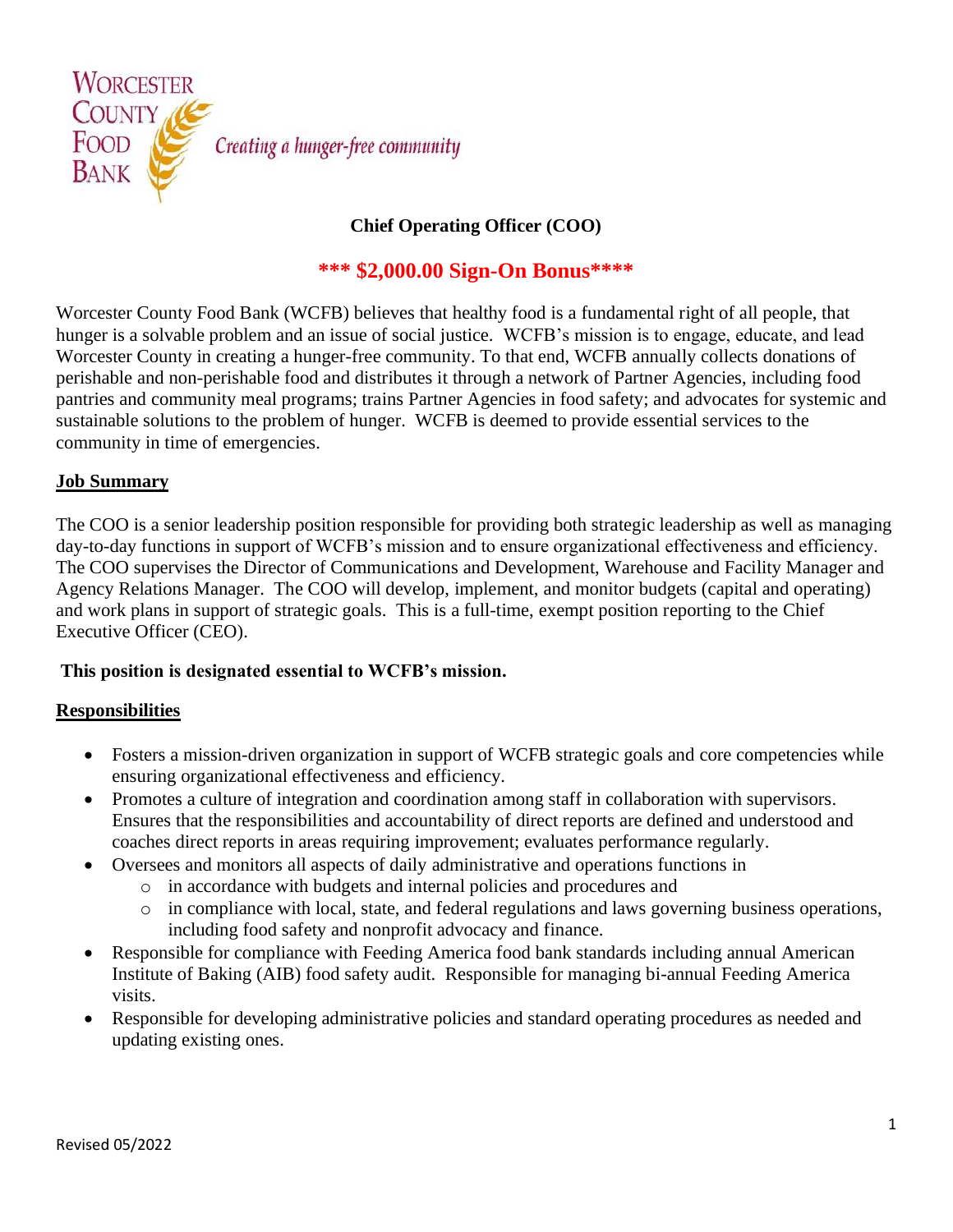- Oversees the collection and distribution of WCFB's donated food resources including administration of the MA Emergency Food Assistance Program (MEFAP) and the Emergency Food Assistance Program (TEFAP/USDA).
- Oversees WCFB's managed services contract including IT, building security, pest control, cleaning, and trash removal.
- Represents WCFB in conversation with Partner Agency representatives, food donors, and volunteers on site at WCFB.
- Promotes appropriate communication and facilitates information sharing within the organization.
- Regularly collects, analyzes and reports around key organizational metrics.
- Keeps informed of developments in all areas of responsibility and applies best practices.
- Evaluates the effect of internal and external forces on WCFB's operations and recommends short- and long-term plans that support WCFB's values, mission, and strategic plan.
- Collaborates with the Building Committee to manage master facility plan and update as needed.
- Prepares regular operations analysis and reports for the CEO and Board of Directors.
- Participates with the CEO, Board of Directors and staff in strategic conversations and budget planning.
- Other duties and projects as assigned by the CEO.

### **Qualifications**

- Combination of education and senior management experience in operations and network services.
- Commitment to WCFB's mission to end hunger.
- Commitment to prioritizing equity, diversity, and inclusion and integrating it throughout WCFB's operations.
- Practical and strategic systems thinker and problem solver.
- Strong supervisory experience including building and managing teams.
- Knowledge and demonstrated experience in designing, implementing, and evaluating systems and processes.
- Commitment to a flexible work schedule to meet the organizational needs of WCFB and Operations Department.
- Willingness to travel locally, regionally and nationally as needed for meetings, conferences, etc.
- The ideal candidate will have the following qualities and strong skill set:
	- o Leadership experience and effective communication skills. Bilingual communication skills are recognized as an asset.
	- o Demonstrated success in operations management.
	- o Strong attention to detail.
	- o Initiative, flexibility, and ability to adapt quickly to changing circumstance and priorities.
	- o Advanced computer and technical skills including inventory management software. Knowledge of Ceres Navision a plus.
	- o Budgeting and financial management.
	- o Ability to digest technical documents including financial reports and contracts.

**Pay Scale:** \$87,000.00- \$108,000.00 **Status:** Exempt